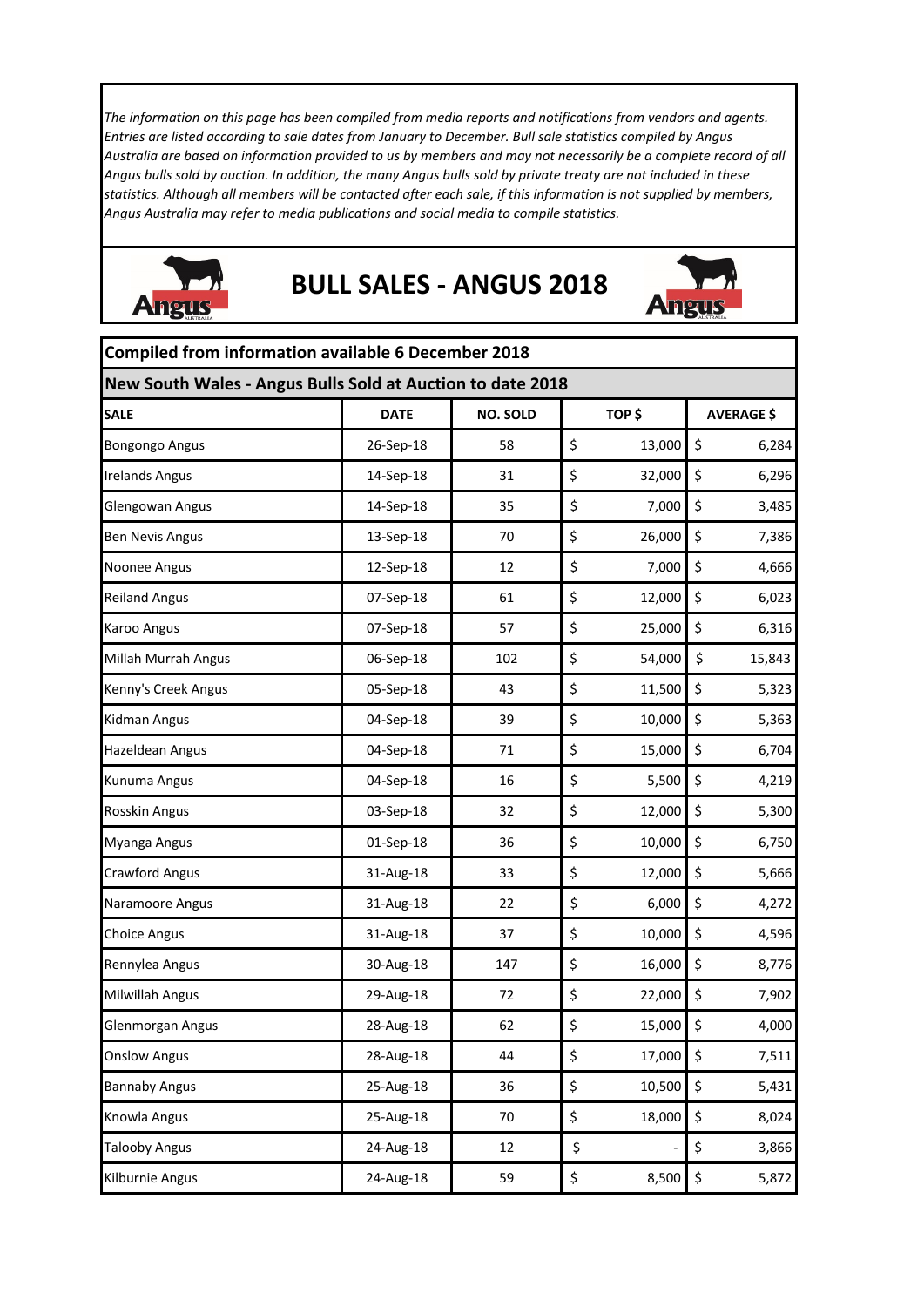| <b>KO Angus</b>                 | 24-Aug-18 | 42  | \$<br>13,000 | \$<br>6,309  |
|---------------------------------|-----------|-----|--------------|--------------|
| <b>Coffin Creek Angus</b>       | 23-Aug-18 | 37  | \$<br>15,000 | \$<br>6,459  |
| Gilmandyke Angus                | 21-Aug-18 | 31  | \$<br>10,000 | \$<br>5,646  |
| <b>DSK Angus</b>                | 17-Aug-18 | 28  | \$<br>12,000 | \$<br>5,607  |
| Booroomooka Angus               | 16-Aug-18 | 218 | \$<br>28,000 | \$<br>9,036  |
| <b>Trio Angus</b>               | 16-Aug-18 | 33  | \$<br>11,000 | \$<br>5,712  |
| Te Mania                        | 14-Aug-18 | 90  | \$<br>32,000 | \$<br>6,989  |
| <b>Highland Court Angus</b>     | 14-Aug-18 | 18  | \$<br>6,000  | \$<br>4,222  |
| Pentire Angus                   | 11-Aug-18 | 19  | \$<br>9,250  | \$<br>5,107  |
| <b>Bridgewater Angus</b>        | 10-Aug-18 | 20  | \$<br>9,000  | \$<br>4,975  |
| Waitara Angus                   | 10-Aug-18 | 18  | \$<br>10,000 | \$<br>6,777  |
| <b>Tivoli Angus</b>             | 09-Aug-18 | 25  | \$<br>8,000  | \$<br>4,500  |
| Eaglehawk Angus                 | 09-Aug-18 | 78  | \$<br>20,000 | \$<br>7,577  |
| <b>Wattletop Angus</b>          | 08-Aug-18 | 104 | \$<br>18,000 | \$<br>8,349  |
| <b>Bald Blair Angus</b>         | 07-Aug-18 | 68  | \$<br>16,000 | \$<br>7,662  |
| Glenavon Angus                  | 06-Aug-18 | 86  | \$<br>15,000 | \$<br>5,767  |
| Dance Angus                     | 04-Aug-18 | 30  | \$<br>9,500  | \$<br>4,880  |
| <b>Sugarloaf Angus</b>          | 04-Aug-18 | 24  | \$<br>16,000 | \$<br>7,709  |
| Swanbrook Angus                 | 04-Aug-18 | 34  | \$<br>8,500  | \$<br>5,671  |
| Clunie Range Angus              | 03-Aug-18 | 127 | \$<br>30,000 | \$<br>9,559  |
| Moogenilla Angus                | 03-Aug-18 | 40  | \$<br>14,500 | \$<br>6,275  |
| Kansas Angus                    | 01-Aug-18 | 22  | \$<br>11,500 | \$<br>4,761  |
| Seaforth Angus                  | 01-Aug-18 | 29  | \$<br>7,500  | \$<br>4,879  |
| <b>Hardhat Angus</b>            | 31-Jul-18 | 38  | \$<br>9,500  | 6,000<br>\$  |
| <b>Eastern Plains Angus</b>     | 31-Jul-18 | 53  | \$<br>12,000 | \$<br>6,586  |
| <b>Dulverton Angus</b>          | 30-Jul-18 | 79  | \$<br>15,000 | \$<br>8,861  |
| Prime Time Angus                | 28-Jul-18 | 20  | \$<br>10,000 | \$<br>4,464  |
| Carracabark Angus               | 28-Jul-18 | 23  | \$<br>18,000 | \$<br>9,130  |
| Casino All Breeds               | 28-Jul-18 | 30  | \$<br>10,000 | \$<br>5,416  |
| <b>Texas Angus</b>              | 26-Jul-18 | 138 | \$<br>32,000 | \$<br>11,579 |
| Sara Park Angus                 | 27-Jul-18 | 42  | \$<br>14,000 | \$<br>6,513  |
| <b>Brooksby Angus</b>           | 25-Jul-18 | 45  | \$<br>8,000  | \$<br>4,120  |
| New England Angus Breeders Sale | 25-Jul-18 | 21  | \$<br>9,000  | \$<br>4,809  |
| Peakes Angus                    | 19-Jul-18 | 58  | \$<br>14,000 | \$<br>9,793  |
| Kingston Angus                  | 18-Jul-18 | 6   | \$<br>8,250  | \$<br>8,250  |
| Cascade Angus                   | 18-Jul-18 | 35  | \$<br>11,000 | \$<br>5,342  |
| <b>Heart Angus</b>              | 11-Jul-18 | 34  | \$<br>10,000 | \$<br>5,559  |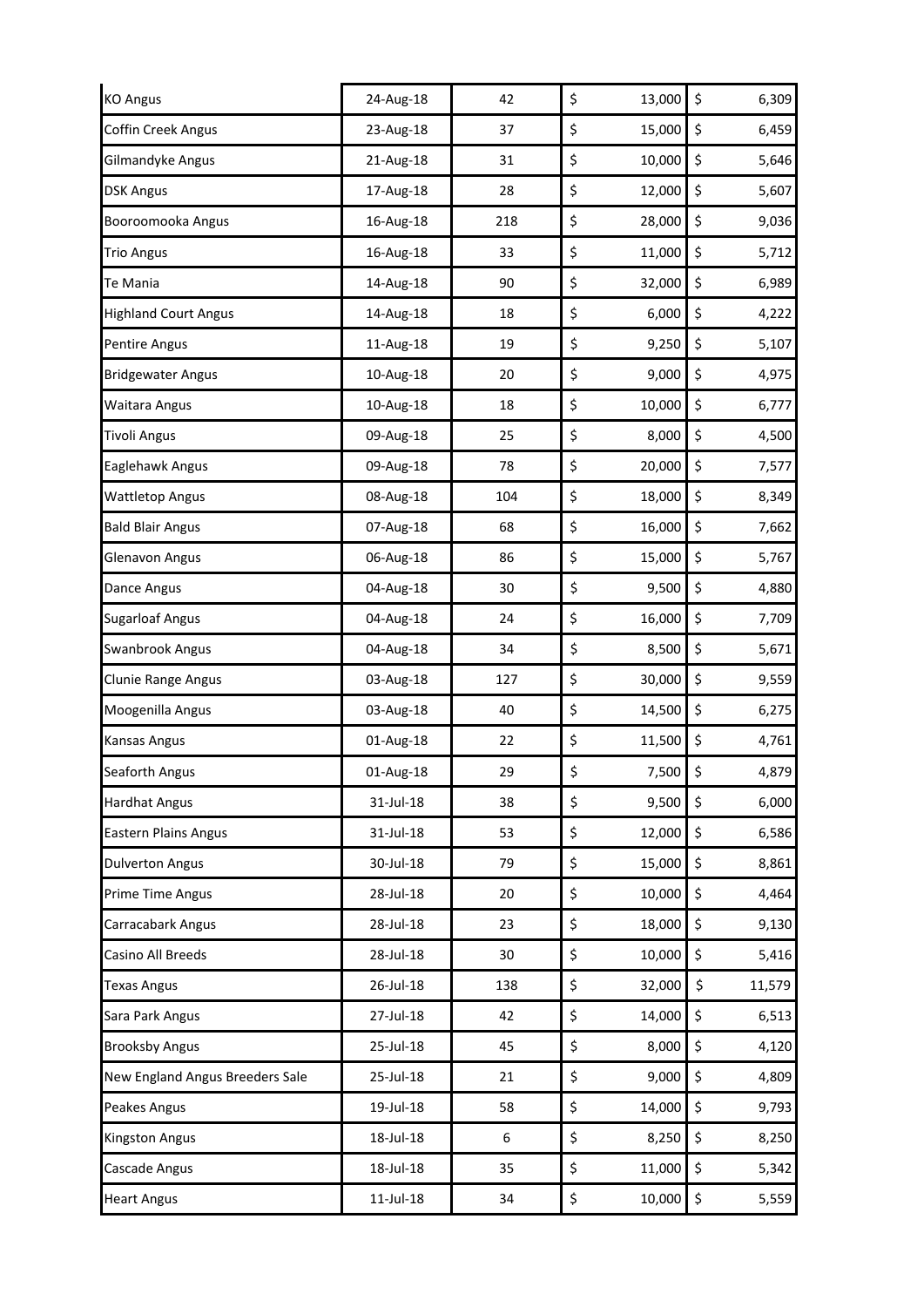| Inglebrae Farms Angus      | 06-Jul-18 | 23             | \$<br>10,000 | \$<br>5,370  |
|----------------------------|-----------|----------------|--------------|--------------|
| <b>Farrer Angus</b>        | 20-Jun-18 | 27             | \$<br>9,000  | \$<br>4,439  |
| <b>Tandara Angus</b>       | 15-Jun-18 | 17             | \$<br>11,000 | \$<br>7,176  |
| <b>Twynam Angus</b>        | 14-Jun-18 | 389            | \$<br>5,400  | \$<br>2,351  |
| <b>Alumy Creek Angus</b>   | 01-Jun-18 | 46             | \$<br>13,000 | \$<br>6,957  |
| <b>Outwest Angus</b>       | 31-May-18 | 25             | \$<br>8,000  | \$<br>5,472  |
| <b>Booragul Angus</b>      | 30-May-18 | 64             | \$<br>16,000 | \$<br>7,750  |
| <b>Speriby North Angus</b> | 25-May-18 | 61             | \$<br>20,500 | \$<br>9,674  |
| <b>Bongongo Angus</b>      | 21-May-18 | 35             | \$<br>14,000 | \$<br>7,880  |
| <b>Hazeldean Angus</b>     | 03-May-18 | 56             | \$<br>12,000 | \$<br>6,500  |
| <b>Sprys Angus</b>         | 20-Apr-18 | 15             | \$<br>18,000 | \$<br>7,666  |
| <b>Reiland Angus</b>       | 18-Apr-18 | 51             | \$<br>26,000 | \$<br>8,646  |
| <b>RAS Angus Sale</b>      | 25-Mar-18 | $\overline{7}$ | \$<br>17,000 | \$<br>11,428 |
| <b>Trio Angus</b>          | 22-Mar-18 | 22             | \$<br>9,000  | \$<br>5,818  |
| <b>Irelands Angus</b>      | 16-Mar-18 | 48             | \$<br>10,000 | \$<br>4,979  |
| Rennylea Angus             | 13-Mar-18 | 82             | \$<br>21,000 | \$<br>9,012  |
| Dunoon Angus               | 06-Mar-18 | 138            | \$<br>16,000 | \$<br>6,450  |
| <b>NSW TOTALS</b>          |           | 4206           | \$<br>54,000 | \$<br>6,861  |

| Compiled from information available 6 December 2018<br>Queensland- Angus Bulls Sold at Auction to date 2018 |           |     |    |        |    |       |  |
|-------------------------------------------------------------------------------------------------------------|-----------|-----|----|--------|----|-------|--|
|                                                                                                             |           |     |    |        |    |       |  |
| <b>Ascot Angus</b>                                                                                          | 21-Sep-18 | 66  | \$ | 16,000 | \$ | 7,016 |  |
| <b>Burenda Angus</b>                                                                                        | 04-Oct-18 | 38  | \$ | 14,000 | \$ | 7,171 |  |
| <b>Burenda Angus</b>                                                                                        | 29-Aug-18 | 116 | \$ | 16,500 | \$ | 9,513 |  |
| <b>Murdeduke Angus</b>                                                                                      | 28-Aug-18 | 53  | \$ | 17,000 | \$ | 5,679 |  |
| <b>Bulliac Angus</b>                                                                                        | 23-Aug-18 | 48  | \$ | 16,000 | \$ | 6,292 |  |
| <b>Bauhinie Park Angus</b>                                                                                  | 22-Aug-18 | 36  | \$ | 18,000 | \$ | 7,666 |  |
| <b>Carabar Angus</b>                                                                                        | 22-Aug-18 | 62  | \$ | 11,000 | \$ | 5,806 |  |
| <b>Hazeldean Angus</b>                                                                                      | 21-Aug-18 | 23  | \$ | 9,000  | \$ | 4,934 |  |
| <b>Hazeldean Angus</b>                                                                                      | 16-Aug-18 | 122 | \$ | 15,500 | \$ | 6,591 |  |
| Sandon Glenoch Angus                                                                                        | 15-Aug-18 | 91  | \$ | 17,000 | \$ | 9,429 |  |
| Lawsons Angus - Roma Sale                                                                                   | 03-Aug-18 | 60  | \$ | 13,000 | \$ | 5,717 |  |
| Moroobie Angus                                                                                              | 27-Jul-18 | 40  | \$ | 13,000 | \$ | 5,189 |  |
| Marcella Angus                                                                                              | 26-Jul-18 | 29  | \$ | 10,500 | \$ | 5,696 |  |
| Glenisa Angus                                                                                               | 18-May-18 | 38  | \$ | 11,500 | \$ | 4,592 |  |
| <b>Ascot Angus</b>                                                                                          | 18-Apr-18 | 28  | \$ | 16,000 | \$ | 7,160 |  |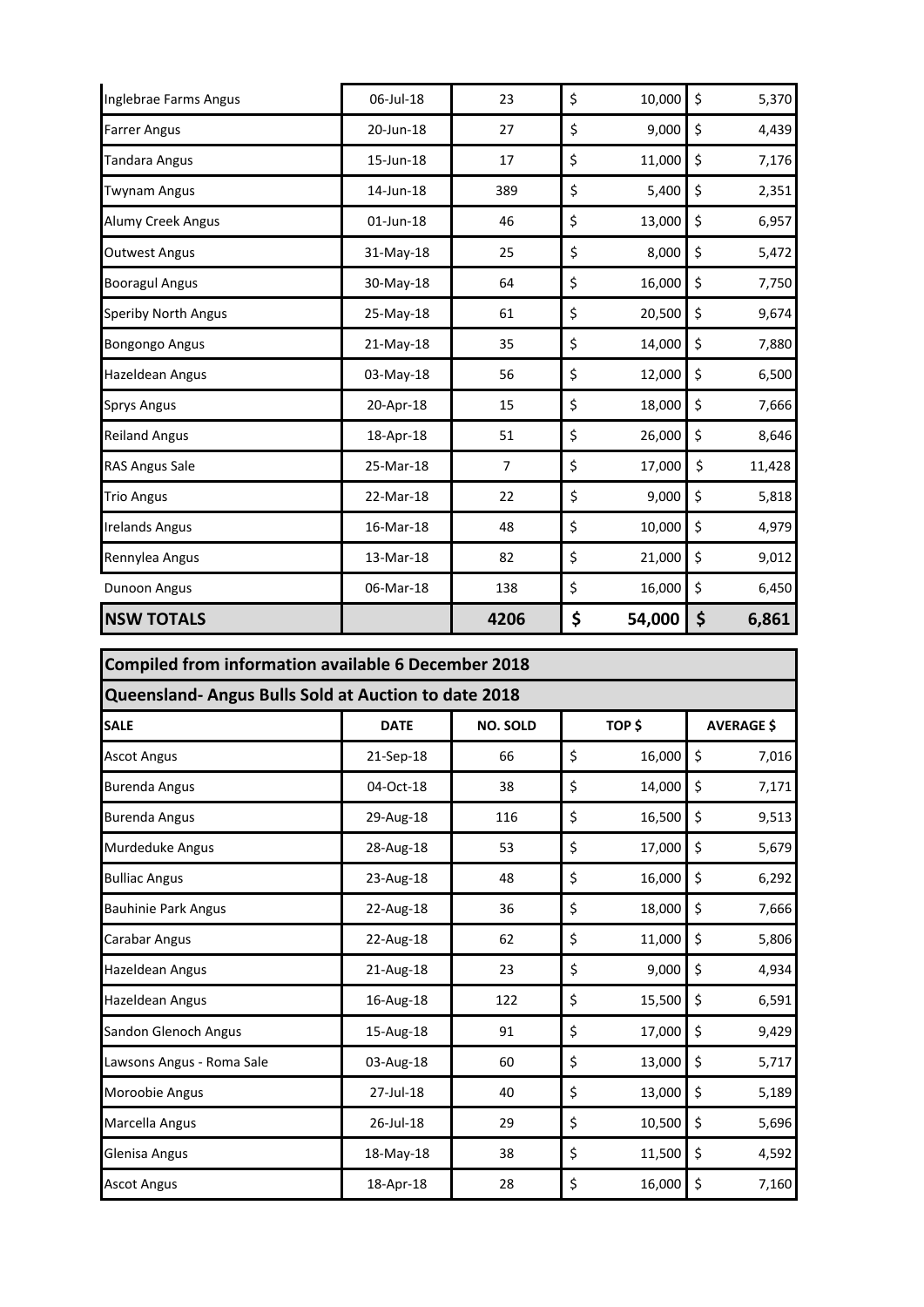| <b>QLD TOTALS</b>                   |           | 973 | 18,000 | 6,704 |
|-------------------------------------|-----------|-----|--------|-------|
| February All Breeds                 | 14-Feb-18 | 10  |        | 4.700 |
| Australian Topstock Barcaldine Sale | 23-Feb-18 | 113 | 8,000  | 4.707 |

|                            | <b>Compiled from information available 6 December 2018</b><br>South Australia - Angus Bulls Sold at Auction to date 2018 |                 |    |        |                   |       |  |  |
|----------------------------|--------------------------------------------------------------------------------------------------------------------------|-----------------|----|--------|-------------------|-------|--|--|
|                            |                                                                                                                          |                 |    |        |                   |       |  |  |
| <b>SALE</b>                | <b>DATE</b>                                                                                                              | <b>NO. SOLD</b> |    | TOP \$ | <b>AVERAGE \$</b> |       |  |  |
| Ravenswood Angus           | 18-May-18                                                                                                                | 21              | \$ | 12,000 | \$                | 4,519 |  |  |
| <b>Stoney Point Angus</b>  | 18-Apr-18                                                                                                                | 27              | \$ | 8,000  | \$                | 4,875 |  |  |
| Goolagong Angus            | 17-Feb-18                                                                                                                | 27              | \$ | 13,000 | \$                | 5,000 |  |  |
| <b>Bull Oak Well Angus</b> | 16-Feb-18                                                                                                                | 39              | \$ | 13,500 | \$                | 6,974 |  |  |
| Pathfinder Angus           | 16-Feb-18                                                                                                                | 120             | \$ | 24,000 | \$                | 8,608 |  |  |
| Mandayen Angus             | 14-Feb-18                                                                                                                | 33              | \$ | 11,000 | \$                | 6,600 |  |  |
| Hazeldean Angus            | 15-Feb-18                                                                                                                | 59              | \$ | 10,000 | \$                | 5,728 |  |  |
| Nampara Angus              | 14-Feb-18                                                                                                                | 62              | \$ | 16,000 | \$                | 7,186 |  |  |
| Roseleigh Angus            | 13-Feb-18                                                                                                                | 33              | \$ | 19,000 | \$                | 7,433 |  |  |
| Sterita Park Angus         | 13-Feb-18                                                                                                                | 87              | \$ | 15,000 | \$                | 8,425 |  |  |
| <b>Stoney Point Angus</b>  | 12-Feb-18                                                                                                                | 61              | \$ | 11,500 | \$                | 6,828 |  |  |
| YerwalEstate Angus         | 12-Feb-18                                                                                                                | 29              | \$ | 8,000  | \$                | 5,189 |  |  |
| <b>Granite Ridge Angus</b> | 09-Feb-18                                                                                                                | 71              | \$ | 26,000 | \$                | 7,740 |  |  |
| <b>Glentanner Angus</b>    | 09-Feb-18                                                                                                                | 20              | \$ | 7,500  | \$                | 4,525 |  |  |
| Glatz Angus                | 05-Feb-18                                                                                                                | 68              | \$ | 16,000 | \$                | 6,846 |  |  |
| Kingarth Angus             | 30-Jan-18                                                                                                                | 10              | \$ | 5,600  | \$                | 3,750 |  |  |
| <b>SA TOTALS</b>           |                                                                                                                          | 767             | \$ | 26,000 | \$                | 6,983 |  |  |

| <b>Compiled from information available 6 December 2018</b> |             |                          |    |        |                   |       |  |
|------------------------------------------------------------|-------------|--------------------------|----|--------|-------------------|-------|--|
| <b>Tasmania- Angus Bulls Sold at Auction to date 2018</b>  |             |                          |    |        |                   |       |  |
| <b>SALE</b>                                                | <b>DATE</b> | TOP \$<br><b>NO.SOLD</b> |    |        | <b>AVERAGE \$</b> |       |  |
| Landfall Angus                                             | 12-Sep-18   | 103                      | \$ | 16,500 | S                 | 8,714 |  |
| Pine Park Angus                                            | 27-Mar-18   | 11                       | \$ | 9,000  | \$                | 5,600 |  |
| <b>Richmond Hill Angus</b>                                 | 27-Mar-18   | 5                        | \$ | 6,500  | \$                | 4,200 |  |
| Chale Angus                                                | 27-Mar-18   | 11                       | \$ | 9,000  | \$                | 5,227 |  |
| Landfall Angus                                             | 26-Mar-18   | 140                      | \$ | 37,000 | \$                | 7,414 |  |
| <b>Cluden Newry Angus</b>                                  | 26-Mar-18   | 62                       | \$ | 14,000 | \$                | 6,063 |  |
| Dunlop Park Angus                                          | 20-Mar-18   | 6                        | \$ | 5,750  | \$                | 4,000 |  |
| Tamaroo Angus                                              | 20-Mar-18   | 15                       | \$ | 11,500 | \$                | 6,250 |  |
| Londavra Angus                                             | 06-Mar-18   | 17                       | \$ | 7,000  | \$                | 5,205 |  |
| Quarter-Way Angus                                          | 05-Feb-18   | 46                       | \$ | 10,000 | \$                | 5,371 |  |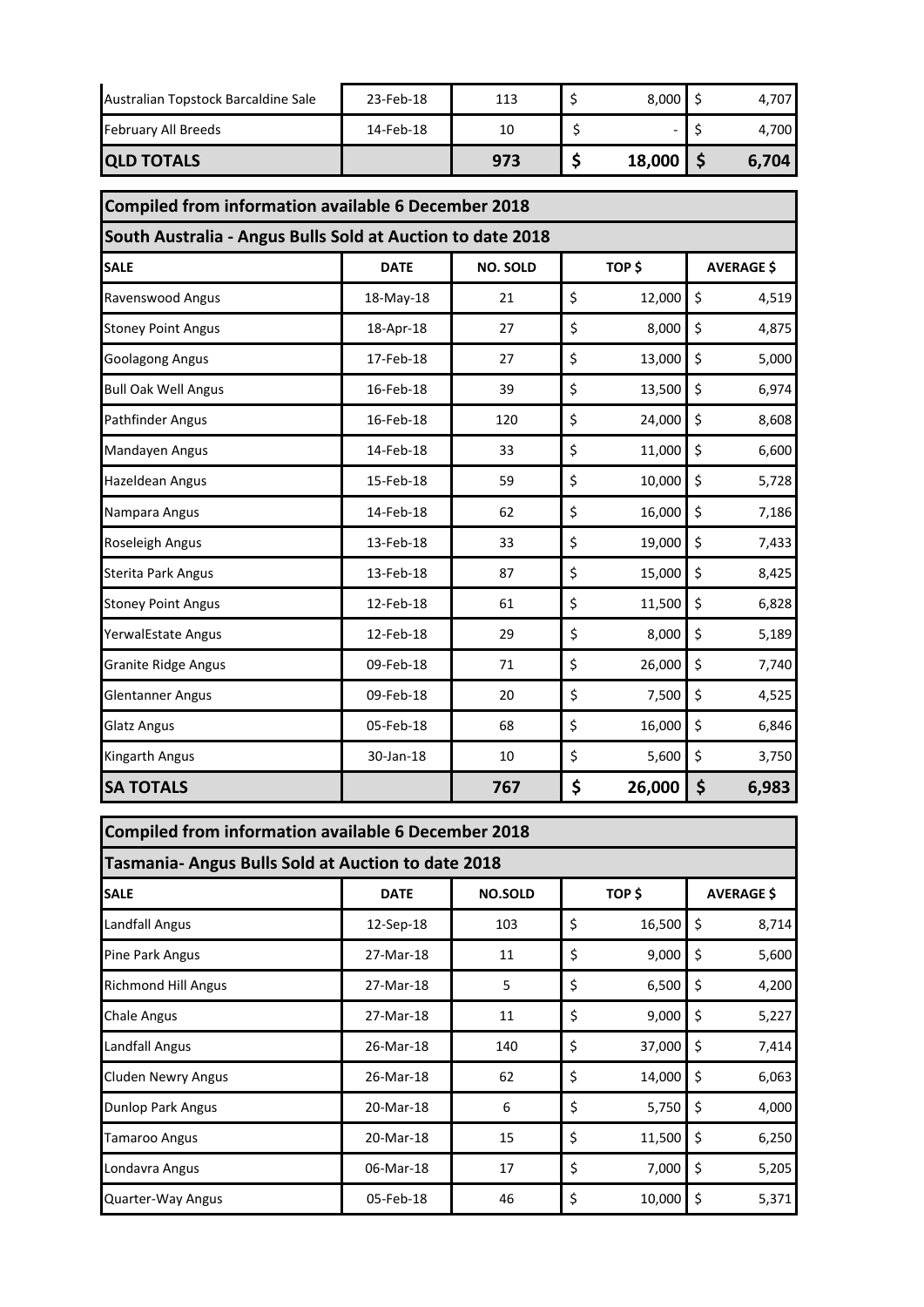| <b>TAS TOTALS</b>                                   |             | 416            | \$<br>37,000 | $\dot{\mathsf{s}}$ | 6,983             |
|-----------------------------------------------------|-------------|----------------|--------------|--------------------|-------------------|
| Compiled from information available 6 December 2018 |             |                |              |                    |                   |
| Victoria - Angus Bulls Sold at Auction to date 2018 |             |                |              |                    |                   |
| <b>SALE</b>                                         | <b>DATE</b> | <b>NO.SOLD</b> | TOP\$        |                    | <b>AVERAGE \$</b> |
| The Glen Angus                                      | 21-Sep-18   | 54             | \$<br>14,000 | \$                 | 5,018             |
| Lawsons Angus                                       | 21-Sep-18   | 46             | \$<br>10,000 | \$                 | 6,522             |
| <b>Alpine Angus</b>                                 | 18-Sep-18   | 49             | \$<br>16,000 | \$                 | 5,765             |
| Paringa Angus                                       | 13-Sep-18   | 24             | \$<br>7,500  | \$                 | 5,188             |
| <b>Weeran Angus</b>                                 | 11-Sep-18   | 51             | \$<br>8,000  | \$                 | 5,795             |
| Kunuma Angus                                        | 07-Sep-18   | 24             | \$<br>6,200  | \$                 | 3,478             |
| <b>Barwidgee Angus</b>                              | 06-Sep-18   | 32             | \$<br>10,000 | \$                 | 6,908             |
| Coolana Angus                                       | 06-Sep-18   | 60             | \$<br>13,000 | \$                 | 6,908             |
| <b>Banquet Angus</b>                                | 05-Sep-18   | 43             | \$<br>32,000 | \$                 | 6,767             |
| <b>Riga Angus</b>                                   | 11-Apr-18   | 28             | \$<br>7,500  | \$                 | 4,182             |
| Leawood Angus                                       | 06-Apr-18   | 28             | \$<br>5,000  | \$                 | 3,585             |
| Pinora Angus                                        | 28-Mar-18   | 38             | \$<br>8,000  | \$                 | 4,894             |
| Merlewood Angus                                     | 23-Mar-18   | 30             | \$<br>11,000 | \$                 | 4,885             |
| Lawsons Angus                                       | 23-Mar-18   | 149            | \$<br>20,000 | \$                 | 7,010             |
| <b>Anvil Angus</b>                                  | 20-Mar-18   | 69             | \$<br>8,000  | \$                 | 4,811             |
| Witherswood Angus                                   | 21-Mar-18   | 62             | \$<br>12,000 | \$                 | 5,316             |
| Jarobee Angus                                       | 16-Mar-18   | 33             | \$<br>9,000  | \$                 | 4,833             |
| Yancowinna Angus                                    | 10-Mar-18   | 17             | \$<br>7,500  | \$                 | 4,700             |
| <b>Merridale Angus</b>                              | 09-Mar-18   | 30             | \$<br>18,000 | \$                 | 8,766             |
| <b>Prime Angus</b>                                  | 08-Mar-18   | 32             | \$<br>12,500 | \$                 | 6,609             |
| <b>Alpine Angus</b>                                 | 07-Mar-18   | 93             | \$<br>18,000 | \$                 | 6,483             |
| Te Mania Angus                                      | 07-Mar-18   | 168            | \$<br>32,000 | \$                 | 8,726             |
| Murdeduke Angus                                     | 02-Mar-18   | 70             | \$<br>17,000 | \$                 | 6,478             |
| <b>Francs Angus</b>                                 | 01-Mar-18   | 40             | \$<br>7,000  | \$                 | 5,210             |
| Langi Kal Kal Angus                                 | 01-Mar-18   | 24             | \$<br>11,000 | \$                 | 6,500             |
| Coolana Angus                                       | $01-Mar-18$ | 126            | \$<br>15,500 | \$                 | 7,369             |
| <b>Stoney Point Angus</b>                           | 28-Feb-18   | 28             | \$<br>12,000 | \$                 | 4,073             |
| <b>Weeran Angus</b>                                 | 27-Feb-18   | 70             | \$<br>30,000 | \$                 | 8,063             |
| Adameluca Angus                                     | 23-Feb-18   | 31             | \$<br>14,000 | \$                 | 6,612             |
| <b>Banquet Angus</b>                                | 22-Feb-18   | 82             | \$<br>35,000 | \$                 | 9,219             |
| <b>Barwidgee Angus</b>                              | 22-Feb-18   | 48             | \$<br>14,000 | \$                 | 5,385             |
| Pathfinder Angus                                    | 21-Feb-18   | 96             | \$<br>20,000 | \$                 | 8,604             |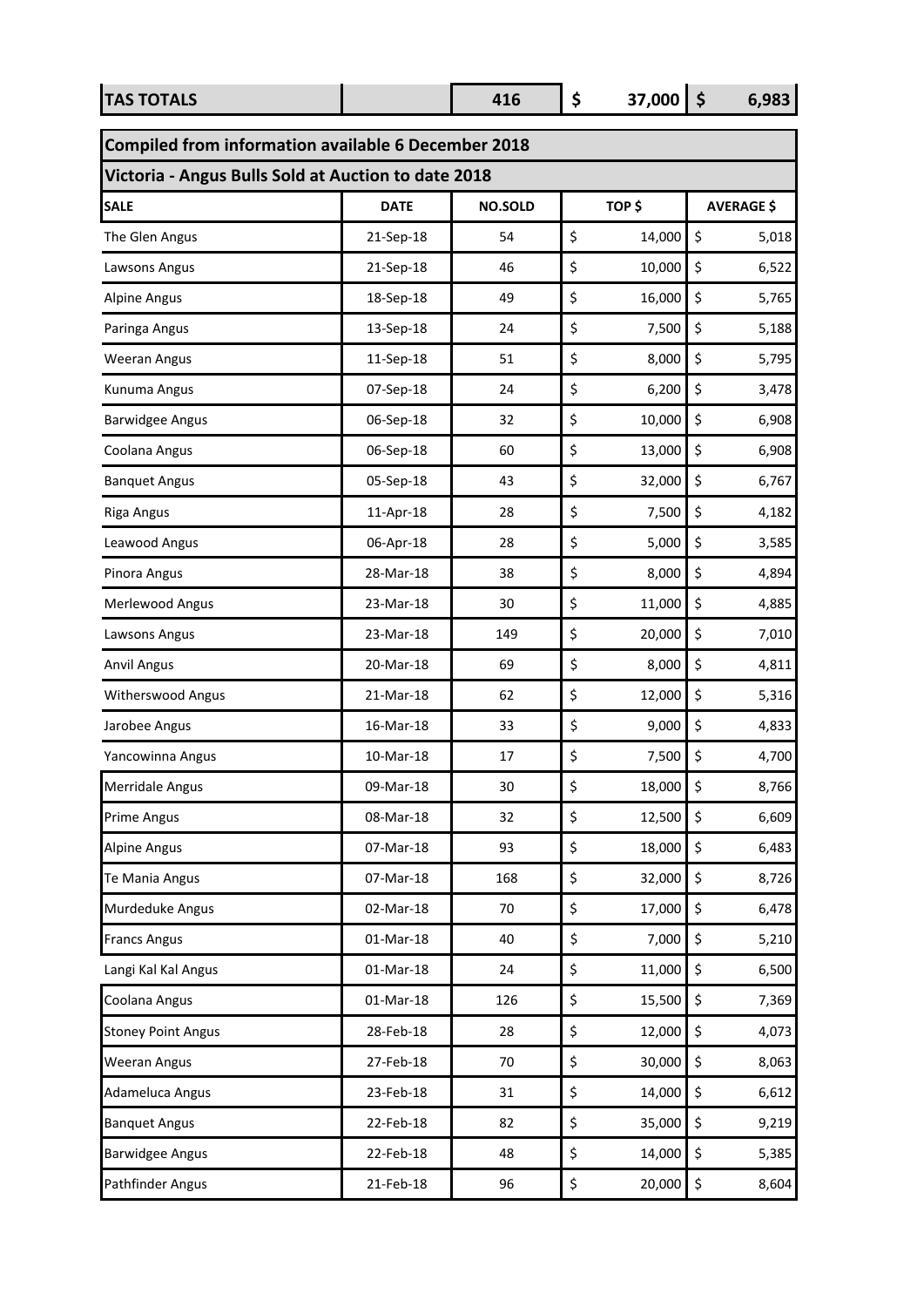| <b>VIC TOTALS</b>      |           | 1938 | 35,000 | 6,619 |
|------------------------|-----------|------|--------|-------|
| <b>Ayrvale Angus</b>   | 05-Feb-18 | 16   | 15,000 | 6,718 |
| <b>JB Angus</b>        | 07-Feb-18 | 13   | 8,000  | 4,500 |
| <b>Boonaroo Angus</b>  | 16-Feb-18 | 92   | 18,000 | 7,750 |
| <b>Claremont Angus</b> | 17-Feb-18 | 42   | 6,000  | 3,713 |

| Compiled from information available 6 December 2018         |             |                 |    |        |                   |  |  |
|-------------------------------------------------------------|-------------|-----------------|----|--------|-------------------|--|--|
| Western Australia- Angus Bulls Sold at Auction to date 2018 |             |                 |    |        |                   |  |  |
| <b>SALE</b>                                                 | <b>DATE</b> | <b>NO. SOLD</b> |    | TOP\$  | <b>AVERAGE \$</b> |  |  |
| <b>Monterey Angus</b>                                       | 23-May-18   | 29              | \$ | 12,250 | \$<br>5,361       |  |  |
| <b>Murdallup Angus</b>                                      | 18-Apr-18   | 51              | \$ | 15,000 | \$<br>5,495       |  |  |
| Lawsons Angus                                               | 06-Apr-18   | 68              | \$ | 13,000 | \$<br>5,444       |  |  |
| Sheron Farm Angus                                           | 14-Mar-18   | 23              | \$ | 8,500  | \$<br>4,370       |  |  |
| Kapari Angus                                                | 01-Mar-18   | 27              | \$ | 12,000 | \$<br>7,889       |  |  |
| Cookalabi Angus                                             | 01-Mar-18   | $\overline{7}$  | \$ | 5,500  | \$<br>4,357       |  |  |
| <b>Warringah Angus</b>                                      | 01-Mar-18   | 1               | \$ | 4,000  | \$<br>4,000       |  |  |
| <b>Black Tara Angus</b>                                     | 01-Mar-18   | 10              | \$ | 17,000 | \$<br>9,350       |  |  |
| <b>Blackrock Angus</b>                                      | 22-Feb-18   | 60              | \$ | 17,000 | \$<br>6,802       |  |  |
| <b>Cherylton Angus</b>                                      | 21-Feb-18   | 45              | \$ | 26,000 | \$<br>6,911       |  |  |
| Coonamble Angus                                             | 20-Feb-18   | 80              | \$ | 29,000 | \$<br>10,100      |  |  |
| Koojan HIlls Angus                                          | 19-Feb-18   | 65              | \$ | 23,000 | \$<br>10,208      |  |  |
| <b>Gandy Angus</b>                                          | 16-Feb-18   | 56              | \$ | 11,000 | \$<br>5,996       |  |  |
| <b>Great Southern</b>                                       | 16-Feb-18   | 19              | \$ | 7,500  | \$<br>5,276       |  |  |
| WA Supreme Sale                                             | 15-Feb-18   | 16              | \$ | 8,000  | \$<br>5,281       |  |  |
| <b>Tullibardine Angus</b>                                   | 14-Feb-18   | 20              | \$ | 11,000 | \$<br>6,775       |  |  |
| Naranda Angus                                               | 08-Feb-18   | 26              | \$ | 6,000  | \$<br>5,433       |  |  |
| <b>Monterey Angus</b>                                       | 07-Feb-18   | 29              | \$ | 15,500 | \$<br>6,775       |  |  |
| Little Meadows Angus                                        | 06-Feb-18   | 59              | \$ | 20,000 | \$<br>5,949       |  |  |
| <b>Kogody Angus</b>                                         | 01-Feb-18   | 13              | \$ | 10,500 | \$<br>4,885       |  |  |
| Allegria Angus                                              | 01-Feb-18   | 39              | \$ | 9,500  | \$<br>6,372       |  |  |
| Lawsons Angus                                               | 31-Jan-18   | 55              | \$ | 12,000 | \$<br>6,229       |  |  |
| Ardcairnie Angus                                            | 30-Jan-18   | 56              | \$ | 12,250 | \$<br>6,351       |  |  |
| Lawsons Angus                                               | 23-Jan-18   | 91              | \$ | 31,500 | \$<br>7,692       |  |  |
| <b>WA TOTALS</b>                                            |             | 945             | \$ | 31,500 | \$<br>6,871       |  |  |

| Compiled from information available 6 December 2018                                     |  |  |  |  |  |  |  |  |  |
|-----------------------------------------------------------------------------------------|--|--|--|--|--|--|--|--|--|
| Summary by State - Angus Bulls Sold at Auction to date in 2018                          |  |  |  |  |  |  |  |  |  |
| <b>NO. OF SALES</b><br><b>AVERAGE \$</b><br><b>BULLS SOLD</b><br>TOP \$<br><b>STATE</b> |  |  |  |  |  |  |  |  |  |